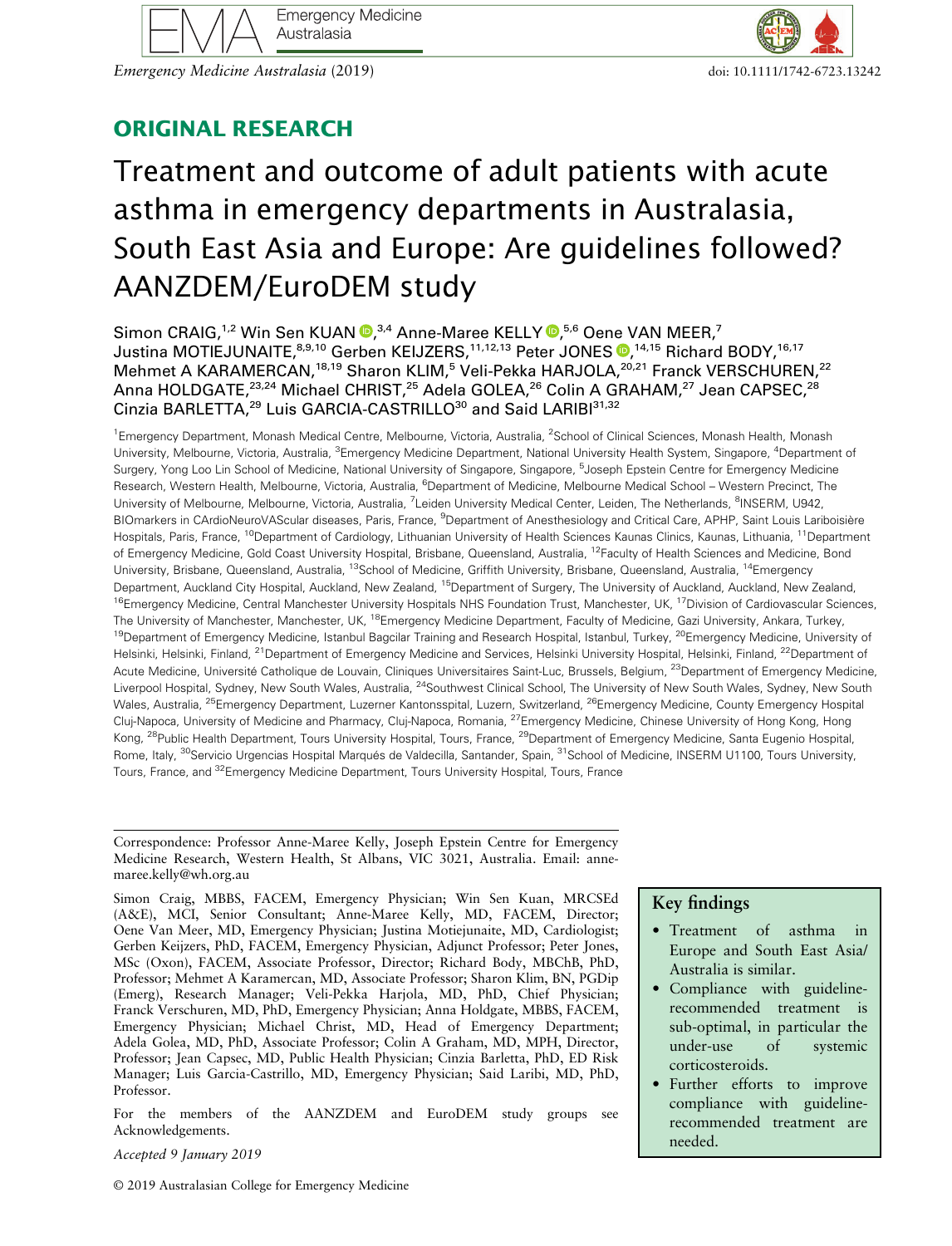### Abstract

Objective: Asthma exacerbations are common presentations to ED. Key guideline recommendations for management include administration of inhaled bronchodilators, systemic corticosteroids and titrated oxygen therapy. Our aim was to compare management and outcomes between patients treated for asthma in Europe (EUR) and South East Asia/Australasia (SEA) and compliance with international guidelines.

Methods: In each region, prospective, interrupted time series studies were performed including adult (age >18 years) patients presenting to ED with the main complaint of dyspnoea during three 72 h periods. This was a planned substudy that included those with an ED primary diagnosis of asthma. Data was collected on demographics, clinical features, treatment in ED, diagnosis, disposition and in-hospital outcome. The results of interest were differences in treatment and outcome between EUR and SEA cohorts.

Results: Five hundred and eightyfour patients were identified from 112 EDs (66 EUR and 46 SEA). The cohorts had similar demographics and co-morbidity patterns, with 89% of the cohort having a previous diagnosis of asthma. There were no significant differences in treatment between EUR and SEA patients – inhaled beta-agonists were administered in 86% of cases, systemic corticosteroids in 66%, oxygen therapy in 44% and antibiotics in 20%. Two thirds of patients were discharged home from the ED.

Conclusion: The data suggests that compliance with guidelinerecommended therapy in both regions, particularly corticosteroid administration, is sub-optimal. It also suggests over-use of antibiotics.

Key words: asthma, dyspnoea, emergency department, management, outcome.

### Introduction

Shortness of breath is a common reason for patients to attend an ED.<sup>1</sup>

Patients with dyspnoea make up approximately 5% of all adult ED attendances, but importantly result in over 11% of ward admissions and nearly 20% of intensive care unit (ICU) admissions.<sup>2</sup> Research suggests that an acute exacerbation of asthma is responsible for approximately 13% of adult patients presenting to the ED with dyspnoea.<sup>2</sup>

The initial management of an exacerbation of asthma is well-established and described in several guidelines including those of the National Asthma Council (Australia), Global Initiative for Asthma, the British Thoracic Society and the Scottish Intercollegiate Guidelines Network.3–<sup>6</sup> These guidelines agree that initial management should include assessment of severity, administration of short-acting beta-agonists (SABAs), titrated oxygen therapy and administration of systemic corticosteroids. Antibiotics are not recommended unless there is clinical or radiological evidence of infection.

For patients with severe exacerbations, or who do not respond to initial treatment, the recommendations for additional therapy are less uniform between guidelines and may include inhaled anticholinergic medication,<sup>7</sup> intravenous administration of magnesium, $\frac{8}{3}$  aminophylline, $\frac{9}{3}$ parenteral beta-agonists, $10$  or keta $mine<sup>11</sup>$  and/or non-invasive or invasive ventilation.<sup>12</sup>

While there is local data for some regions, there is little comparative data regarding ED management and compliance with key guideline recommendations across regions around the world. The aim of this study is to describe and compare management and outcomes between patients treated for acute exacerbations of asthma in Europe (EUR) and South East Asia/Australasia (SEA), with an emphasis on compliance with international guideline recommendations, both overall and by region.

#### Methods

This is a planned sub-study of two international, multi-centre, prospective, observational, interrupted time series cohort studies. They were designed to evaluate the epidemiology and outcomes of adult patients

(age >18 years) presenting to the ED with shortness of breath as the main complaint. This sub-study focused on those patients who received an ED diagnosis of acute exacerbation of asthma. The European Dyspnoea in Emergency Medicine (EuroDEM) study (NCT02060799) was conducted in 66 European EDs in Belgium ( $n = 3$ ), Finland ( $n = 5$ ), France  $(n = 5)$ , Germany  $(n = 5)$ , Italy  $(n = 1)$ , the Netherlands  $(n = 16)$ , Romania ( $n = 7$ ), Spain ( $n = 1$ ), Turkey ( $n = 7$ ) and UK ( $n = 16$ ). The AANZDEM study was conducted in 46 Asia-Pacific centres in Australia  $(n = 33)$ , New Zealand  $(n = 4)$ , Singapore  $(n = 3)$ , Hong Kong  $(n = 4)$ and Malaysia  $(n = 2)$ . The Asia, Australia and New Zealand Dyspnoea in Emergency Medicine (AANZDEM) study methodology have been previously published.<sup>13</sup> The study sample was generated with consecutive patients attending EDs during three study periods of 72 h in different seasons throughout 1 year.

A specifically designed data collection tool was developed by each regional steering committee. Data collected included patient demographics, co-morbidities, mode of arrival, usual medications, initial assessment (clinical assessment and vital signs), investigations performed and results, treatment in the ED, ED diagnosis (diagnosis at ED discharge), outcome after the ED including disposition and in-hospital mortality. Local investigators at each hospital were provided with detailed information and instructions (including a data dictionary) to increase the reliability of data collection.

The outcomes of interest for this study were differences in management and clinical outcomes between EUR and SEA patient cohorts and compliance with guidelinerecommended treatment, overall, by region and by disposition group (as a surrogate for severity). Results are presented as frequencies or as medians with interquartile range (IQR). The  $\chi^2$  test or Fisher's exact test (as appropriate) were used to compare categories. Continuous variables were compared using the t-test (parametric) and the Wilcoxon test (non-parametric). A Bonferroni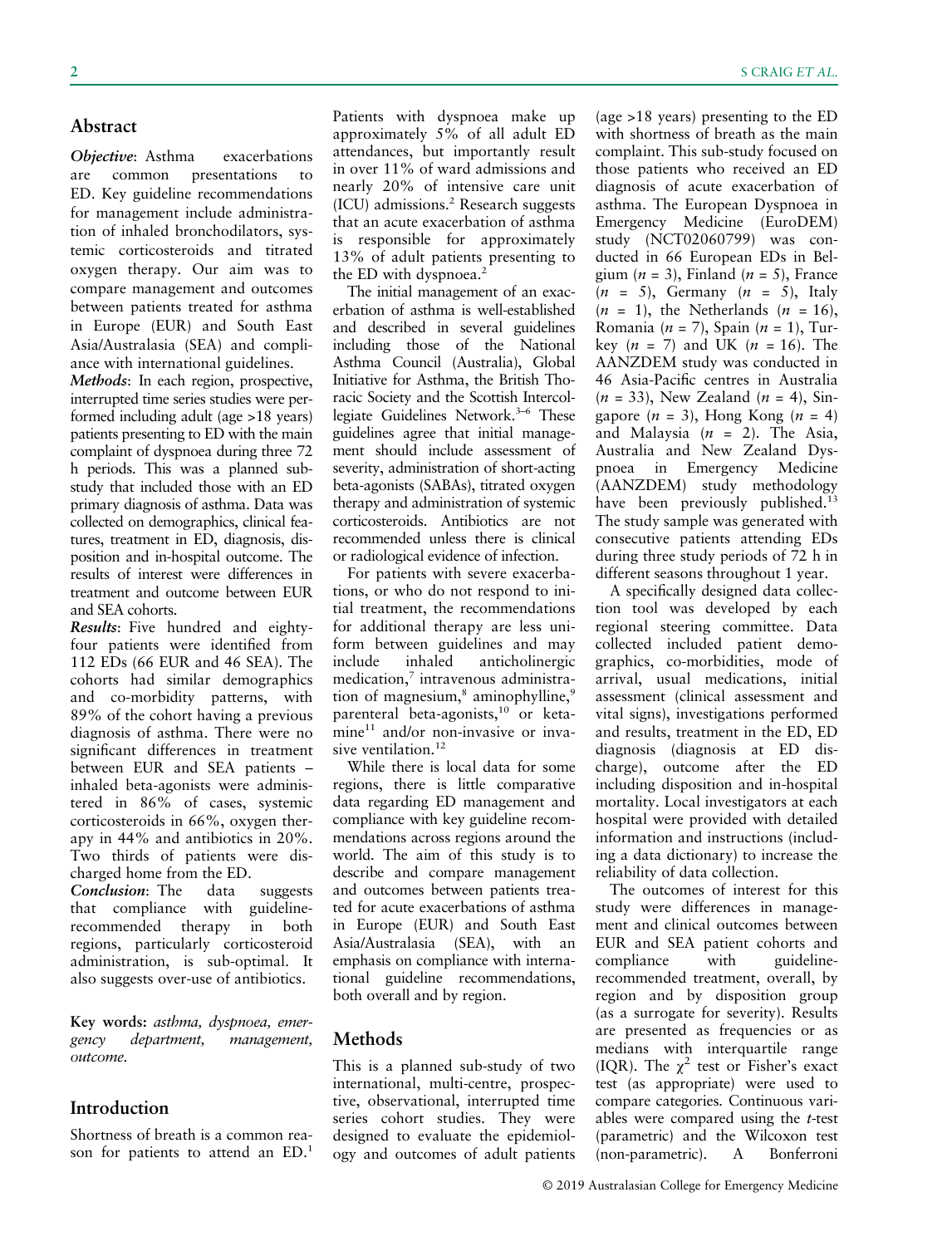correction was applied to account for the multiple comparisons undertaken, with a P-value of 0.00116 comparable to a P-value of 0.05 from a single comparison. Statistical analysis was performed using SAS version 9.1 software (SAS Institute, Cary, NC, USA).

The study was performed in accordance with the Declaration of Helsinki. Ethics committee approvals were obtained for all sites according to local requirements. If requested by the local ethics committee, patient consent for data collection was obtained.

# Results

Five hundred and eighty-four patients were studied; 387 from SEA

and 197 from EUR. The median age was 45 years and 38% of patients were male. Median duration of symptoms prior to ED presentation was 2 days (IQR 1–4 days). The demographics of the cohorts were similar, including co-morbidity pattern. Eighty-nine percent of cases had a past history of asthma (95% CI 86–91%) and 18% were documented to be currently smoking (95% CI 15–22%). Seventy percent of cases reported use of inhaled beta-2 agonists (95% CI 66–74%); however, the proportion was significantly higher in the SEA cohort (75% vs 61%;  $P < 0.01$ ). Inhaled corticosteroid use was low (44%, 95% CI 40– 49%) but not significantly different between cohorts. Oral steroid use was also similar between cohorts (14%, 95% CI 11–17%) (Table 1). About a third of patients arrived at ED by ambulance (32%, 95% CI 28–36%); similar between the cohorts. Clinical severity (Appendix S1) was also similar in the two cohorts.

There were no statistically significant differences in management between the EUR and SEA cohorts. Inhaled SABA were administered in 86% (95% CI 83–89%) and systemic corticosteroids in 66% (95% CI 61–69%). Ventilatory support occurred in 14 patients (2.4%, 95% CI 1.4–4%): non-invasive support in 13 and mechanical ventilation in one

|                                                | Total<br>N(%                      | <b>AANZDEM</b><br>N(% | Missing<br>data          | EuroDEM<br>N(%    | Missing<br>data | P-value |
|------------------------------------------------|-----------------------------------|-----------------------|--------------------------|-------------------|-----------------|---------|
| N(%                                            | 584 (100)                         | 387 (66)              |                          | 197 (34)          |                 |         |
| Demographics                                   |                                   |                       |                          |                   |                 |         |
| Age, median [Q1-Q3] (years)                    | 45 $(30-60)$                      | 45 $[31-60]$          | $\mathbf{1}$             | 43 [27-61]        | $\overline{2}$  | 0.43    |
| 18-40 years                                    | 236(40)                           | 149(41)               | $\overline{\phantom{m}}$ | 87(44)            | —               | 0.53    |
| $41-60$ years                                  | 193 (33)                          | 136(35)               |                          | 57 (29)           |                 |         |
| $61-75$ years                                  | 87(5)                             | 55(14)                |                          | 32(16)            |                 |         |
| >75 years                                      | 53 (9)                            | 36(9)                 |                          | 17(9)             |                 |         |
| Male, $N$ (%)                                  | 223(38)                           | 154(40)               | $\mathbf{1}$             | 69(35)            | $\Omega$        | 0.30    |
| Duration of symptoms,<br>median [Q1-Q3] (days) | $2[1-4]$                          | $2[1-4]$              | 8                        | $2[1-7]$          | 24              | 0.16    |
| Co-morbidities, N (%)                          |                                   |                       |                          |                   |                 |         |
| Prior history of asthma                        | 519 (89)                          | 351 (91)              | $\mathbf{1}$             | 168 (85)          | $\mathbf{1}$    | 0.07    |
| Smoker                                         | 106(18)                           | 62(16)                | 3                        | 44(23)            | $\overline{2}$  | 0.07    |
| <b>COPD</b>                                    | 32(5)                             | 23(6)                 | 3                        | 9(5)              | 6               | 0.56    |
| Chronic medication use, $N$ (%)                |                                   |                       |                          |                   |                 |         |
| Inhaled beta-2 agonists                        | 410 (70)                          | 289(75)               | $\mathbf{1}$             | 121(61)           | $\overline{0}$  | < 0.001 |
| Inhaled corticosteroids                        | 260(45)                           | 177(46)               | $\overline{0}$           | 83 (42)           | $\Omega$        | 0.43    |
| Oral corticosteroids                           | 80(14)                            | 52(13)                | 3                        | 28(14)            | $\overline{0}$  | 0.90    |
| Xanthines                                      | $\ddagger$                        | 11(3)                 | 3                        | No data available |                 |         |
| Home oxygen                                    | $5(1)$ , missing<br>data $n = 3$  | 4(1)                  | 3                        | 1(0.5)            | $\overline{0}$  | 0.67    |
| Mode of arrival, $N$ (%)                       |                                   |                       |                          |                   |                 |         |
| By ambulance                                   | 185 (32), missing<br>data $n = 9$ | 115(30)               | 5                        | 70(36)            | $\overline{4}$  | 0.12    |

†Data are presented as number (percentage) or median (interquartile range). ‡Fisher's exact test. COPD, chronic obstructive pulmonary disease.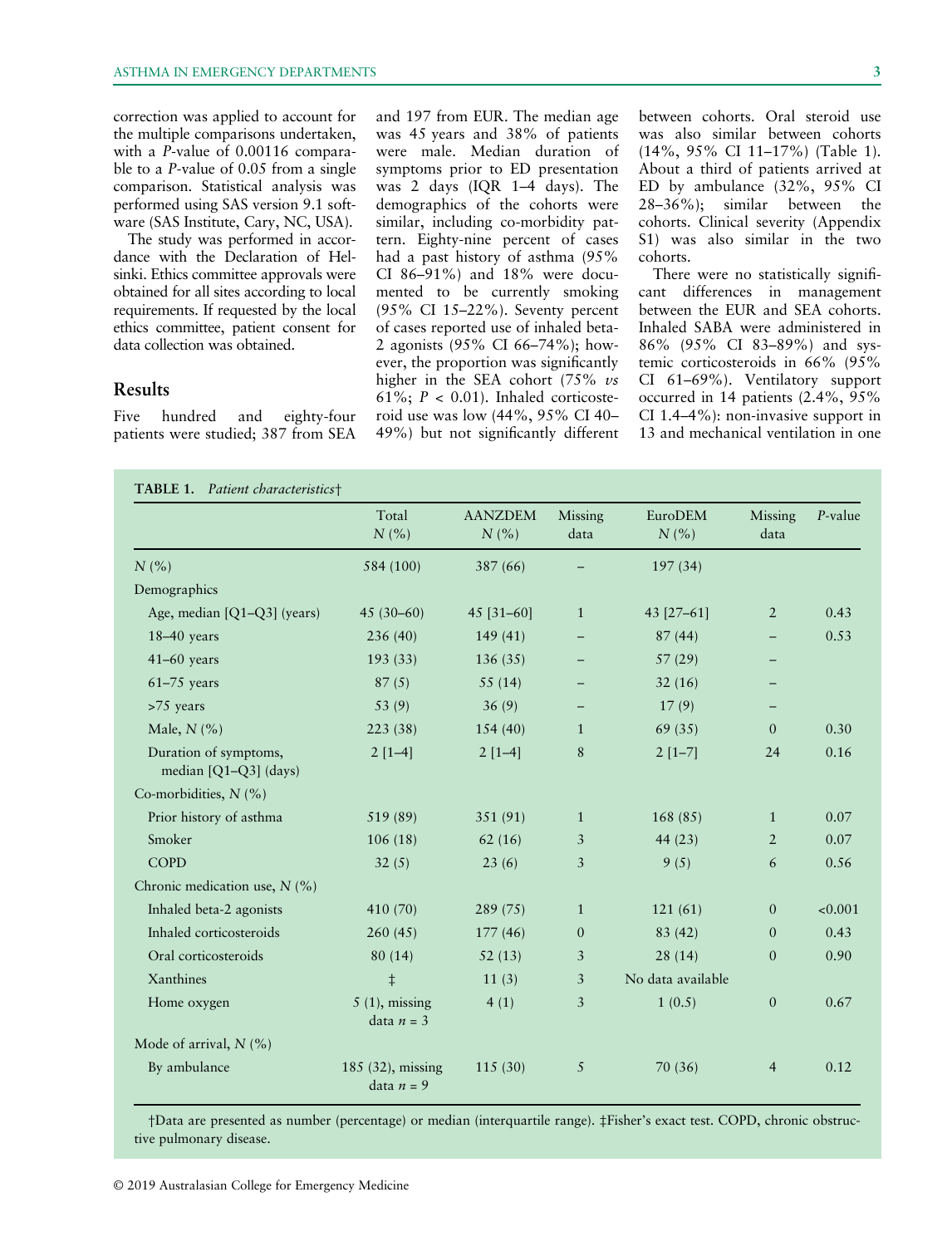|                                | Total    | <b>AANZDEM</b> | Missing data   | EuroDEM  | Missing data   | $P$ -value            |
|--------------------------------|----------|----------------|----------------|----------|----------------|-----------------------|
| Treatment in the ED, $N$ (%)   |          |                |                |          |                |                       |
| Oxygen therapy                 | 252(44)  | 155(40)        | $\overline{0}$ | 97(49)   | 9              | 0.009                 |
| Inhaled beta-2 agonists        | 504 (86) | 339 (88)       | $\mathbf{1}$   | 165(85)  | $\overline{2}$ | 0.37                  |
| Corticosteroids (IV or oral)   | 380 (66) | 268(69)        | $\mathbf{1}$   | 112(58)  | 3              | 0.006                 |
| NIV combined                   | 13(2.3)  | 8(2.1)         | $\overline{0}$ | 5(2.7)   | 9              | $0.76\pm$             |
| Mechanical ventilation         | 1(0.2)   | 0(0)           | 3              | 1(0.5)   | 9              | $0.33 \pm 1$          |
| Antibiotics                    | 117(20)  | 89(23)         | 3              | 28(15)   | 7              | 0.02                  |
| Discharge from the ED, $N$ (%) |          |                |                |          |                |                       |
| Home                           | 385 (66) | 253(65)        | $\theta$       | 131 (68) | 5              | 0.64 omnibus $\chi^2$ |
| Ward                           | 180(31)  | 123(32)        | $\Omega$       | 57 (29)  | 5              |                       |
| Intensive care unit            | 15(2.3)  | 11(2.8)        | $\overline{0}$ | 4(2.1)   | 5              |                       |
| Death in ED                    | 0(0)     | 0(0)           | $\overline{0}$ | 0(0)     | 5              |                       |
| In-hospital outcome, $N$ (%)   |          |                |                |          |                |                       |
| Mortality                      | 1(0.2)   | 0(0)           | $\theta$       | 1(0.5)   | 8              | $0.34\pm$             |

TABLE 2. Management at the ED and outcomes†

†Data are presented as number (percentage). ‡Fisher's exact test.

patient. Antibiotics were administered in 20% of patients overall (95% CI 17–23%) (Table 2).

Two thirds of patients were discharged home from the ED  $(66\%$ , 95% CI  $62-70\%$ ),  $(66\%, 95\% \text{ CI} 62-70\%),$ 15 (2.3%, 95% CI 1.4–4%) were admitted to ICU, and the remainder was transferred to an inpatient ward (31%, 95% CI 27–35%). In total, there was one death (0.2%, 95% CI 0.03–1%), occurring in the European cohort.

#### Discussion

This study explores the treatment and outcomes of adult patients presenting to ED with acute dyspnea because of asthma exacerbations across two major global regions. Our findings suggest that compliance with guideline-recommended treatment is similar between the regions but that it is sub-optimal, particularly under-use of systemic corticosteroids and potential over-use of antibiotics.

Early administration of systemic corticosteroids has been shown to reduce the need for hospital admission in ED patients with asthma, $^{13}$ and is an established component of acute asthma management. It is

unclear why one third of patients presenting with an acute exacerbation of asthma including 25% of those who were admitted to hospital were not administered systemic steroids, and this may be a focus for further research. Possible reasons include very mild disease only requiring reliever medication and/or prehospital administration of corticosteroids by ambulance paramedics or general practitioners. The data available did not allow us to test these hypotheses.

It is notable, also, that approximately 20% of patients in the cohorts were given antibiotics, increasing to approximately 40% in admitted patients. The reasons for this are unclear. In most cases, asthma exacerbations are because of viral rather than bacterial pathogens.<sup>14</sup> Unnecessary or excessive use of antibiotics for asthma has been documented in various settings, including the USA<sup>15</sup> and Kuwait.<sup>16</sup> A recent large study of adult patients with exacerbations of asthma found that the addition of azithromycin to usual treatment did not result in any clinical benefit.<sup>17</sup> Interestingly, a significant proportion of patients screened for eligibility in that study were excluded because of prior

initiation of antibiotics, $18$  suggesting that antibiotic overuse is a widespread problem in this setting.

Poor compliance with evidencebased asthma guidelines has been noted in both adult and paediatric populations – across many settings.15,16,19,20 Attempts to improve the quality of asthma care include clinical pathways, treatment protocols and computerised asthma management systems. $21-23$  To date, these interventions have, for the most part, been implemented in paediatric ED, with varying results.

That almost 20% of patients overall are smokers is of concern as it reduces the effectiveness of inhaled steroids and increases the risk of hospital admission.<sup>24</sup> Also concerning is the low use of regular inhaled corticosteroids. This study was not designed to assess reasons for this, but they may include limited access to primary healthcare or poor compliance. We did not have access to data on what proportion of patients had asthma action plans. That a low proportion of patients reported taking oral steroids at presentation is suggestive that the proportion with action plans was low and/or that patients did not known when or how to implement them.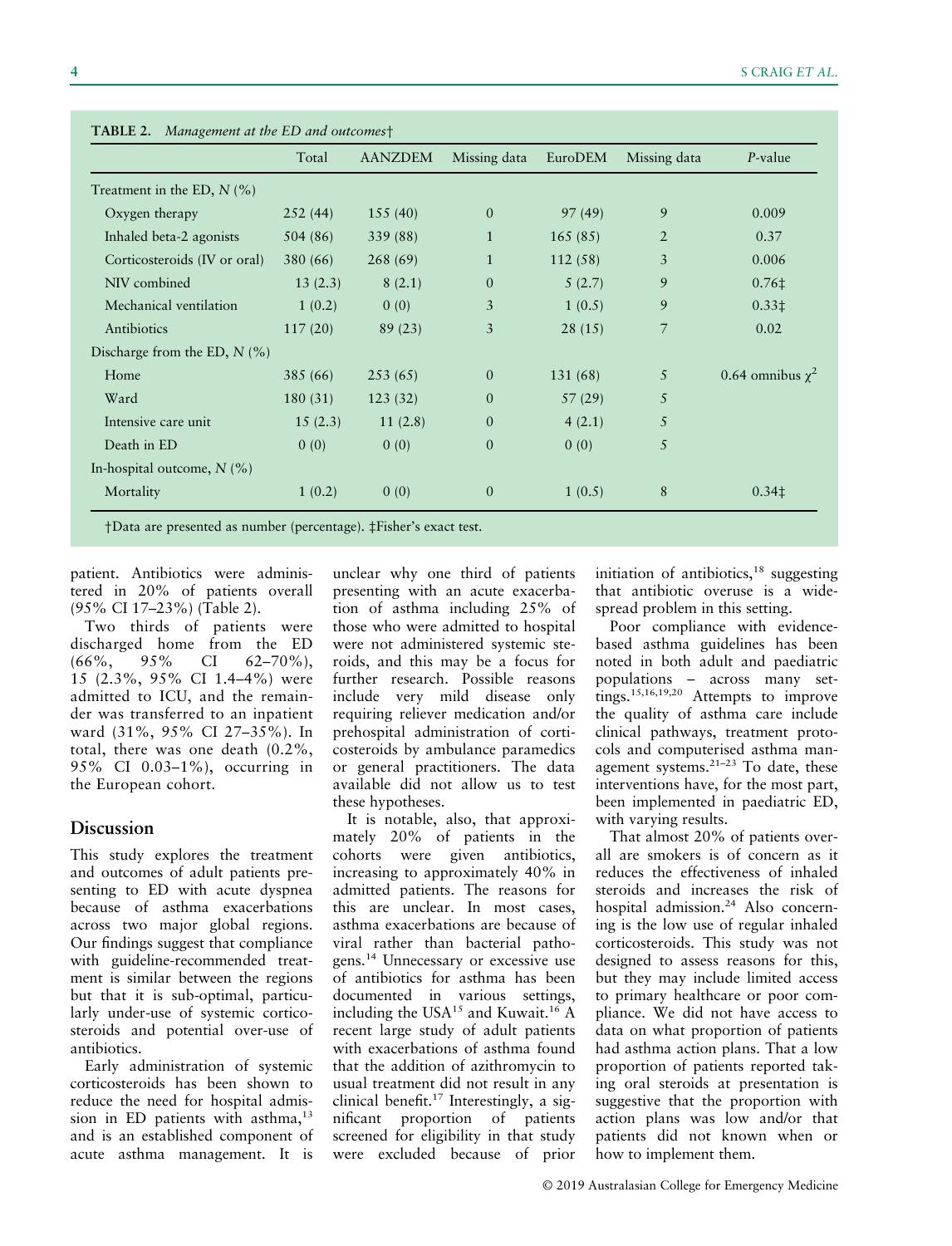Our study has some limitations that should be considered while interpreting our results. We have combined two datasets, one from Europe and one from the Asia/ Pacific region, which differed slightly in design. This has led to some minor differences in data collection; however, we do not consider that this significantly influenced our findings. The size of the cohort and the diversity of ED is a strength of the study as it supports the generalisability of our findings. Data on some specific aspects related to asthma management were not collected because of the nature of the parent study including the use of inhaled anticholinergic medications, the choice of inhalation therapy between hand-held inhaler and nebuliser therapy and the use of intravenous bronchodilator medication such as aminophylline and magnesium. We consider this a minor weakness as our intention was to focus on widely accepted, core management. We were also unable to analyse treatment stratified by severity, as this data was not collected in the parent study. There is also a small amount of missing data from some patients; however, this is unlikely to have influenced our results. The sample was defined by the final ED diagnosis, which may have been subject to miscoding or error. This pragmatic approach reflects real-world practice.

## Conclusion

The data suggests that compliance with guideline-recommended therapy in both regions, particularly corticosteroid administration, is sub-optimal. It also suggests over-use of antibiotics. Further efforts to improve and sustain compliance with existing treatment guidelines are required.

#### Acknowledgements

EuroDEM study was performed under the supervision of the EUSEM Research Committee. Data management in Europe was facilitated by the Jeroen Bosch Hospital.

AANZDEM study was supported by a grant from the Queensland Emergency Medicine Research

Foundation, grant number EMPJ-108R21-2014.

The work of JM was supported by the Research Council of Lithuania (grant no. MIP-049/2015).

AANZDEM Steering Committee:

Anne-Maree Kelly (Chair), Gerben Keijzers (Vice-chair and Queensland), Simon Craig (Victoria), Colin Graham (Hong Kong), Anna Holdgate (NSW), Peter Jones (New Zealand), Win Sen Kuan (Singapore), Said Laribi (France).

AANZDEM Study Group (includes all hospitals that expressed interest in participation, identified a project lead and had ethics approval):

Richard McNulty (Blacktown and Mt Druitt Hospitals NSW), David Lord Cowell (Dubbo Hospital NSW), Anna Holdgate and Nitin Jain (Liverpool Hospital NSW), Tracey de Villecourt (Nepean Hospital NSW), Kendall Lee (Port Macquarie Hospital NSW), Dane Chalkley (Royal Prince Alfred Hospital NSW), Lydia Lozzi (Royal North Shore Hospital NSW), Stephen Asha (St George Hospital NSW), Martin Duffy (St Vincent's Hospital Sydney NSW), Gina Watkins (Sutherland Hospital NSW), David Rosengren (Greenslopes Private Hospital QLD), Jae Thone (Gold Coast Hospital QLD), Shane Martin (Ipswich Hospital QLD), Ulrich Orda (Mt Isa Hospital QLD), Ogilvie Thom (Nambour Hospital QLD), Frances Kinnear and Michael Watson (Prince Charles Hospital QLD), Rob Eley (Princess Alexandra Hospital QLD), Alison Ryan (Queen Elizabeth II Jubilee Hospital QLD), Douglas Morel (Redcliffe Hospital QLD), Jeremy Furyk (Townsville Hospital QLD), Richard Smith (Bendigo Hospital VIC), Michelle Grummisch (Box Hill Hospital VIC), Robert Meek (Dandenong Hospital VIC), Pamela Rosengarten (Frankston Hospital VIC), Barry Chan and Helen Haythorne (Knox Private Hospital VIC), Peter Archer (Maroondah Hospital VIC), Simon Craig and Kathryn Wilson (Monash Medical Centre VIC), Jonathan Knott (Royal Melbourne Hospital VIC), Pexter Ritchie (Sunshine Hospital VIC), Michael Bryant (Footscray Hospital VIC), Stephen MacDonald (Armadale Hospital WA), Mlungisi Mahlangu (Peel Health WA), Peter Jones (Auckland City Hospital New Zealand), Michael Scott (Hutt Valley Hospital New Zealand), Thomas Cheri (Palmerston North Hospital New Zealand), Mai Nguyen (Wellington Regional Hospital New Zealand), Colin Graham and Melvin Chor (Prince of Wales Hospital Hong Kong), Chi Pang Wong and Tai Wai Wong (Pamela Youde Nethersole Eastern Hospital Hong Kong), Ling-Pong Leung (Queen Mary Hospital Hong Kong), Chan Ka Man (Tuen Mun Hospital Hong Kong), Ismail Mohd Saiboon (Hospital Universiti Kebangsaan Malaysia), Nik Hisamuddin Rahman (Hospital Universiti Sains Malaysia), Wee Yee Lee (Changi General Hospital Singapore), Francis Chun Yue Lee and Shaun Goh (Khoo Teck Puat Hospital Singapore), Win Sen Kuan (National University Hospital Singapore), Sharon Klim, Kerrie Russell and Anne-Maree Kelly (AANZDEM co-ordinating centre), Gerben Keijzers and Said Laribi (steering committee) and Charles Lawoko (Victoria University, statistician).

#### EuroDEM Steering Committee:

Said Laribi (Chair, France), Oene van Meer (The Netherlands), Richard Body (UK), Mehmet Karamercan (Turkey), Veli-Pekka Harjola (Finland), Adela Golea (Romania), Franck Verschuren (Belgium), Michael Christ (Germany), Cinzia Barletta (Italy) and Luis Garcia-Castrillo (Spain).

EuroDEM Study Group (includes all hospitals that provided data):

- France: Patrick Plaisance, Ghanima Al Dandachi (CHU Lariboisière, Paris), Maxime Maignan<br>(CHU Grenoble), Dominique Grenoble), Dominique Pateron, Christelle Hermand (CHU Saint Antoine, Paris), Cindy Tessier (CHU de Dijon), Pierre-Marie Roy (CHU d'Angers), Lucie Bucco (CH de Chalon sur Saône), Nicolas Duytsche (CH de Macon).
- Spain: Pablo Garmilla (Hospital Universitario Marques Valdecilla).
- Italy: Cinzia Barletta (St Eugenio Hospital, Rome), Giorgio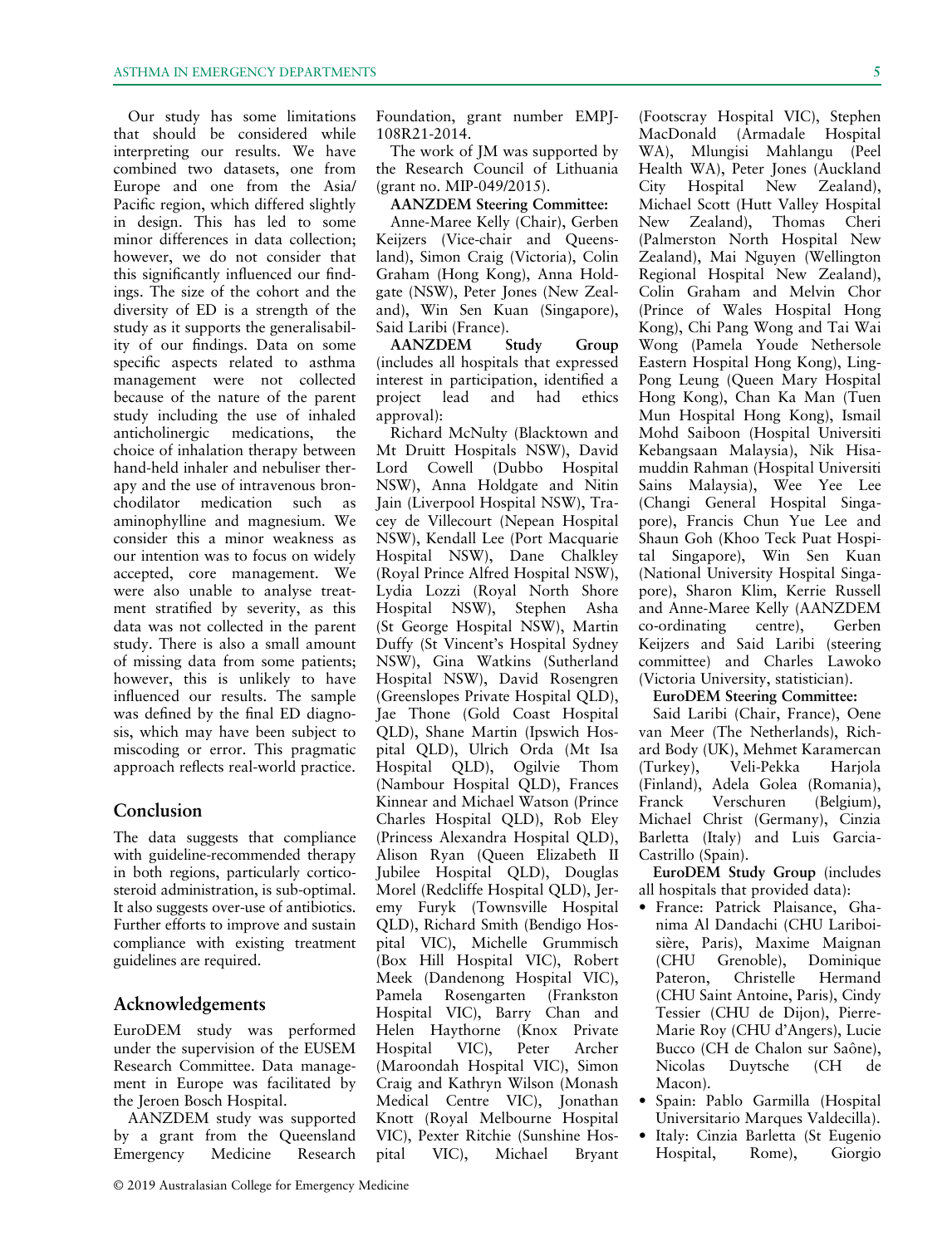Carbone (Gradenico Hospital, Turin), Roberto Cosentini (Polyclinic Hospital, Milan).

- Romania: Sorana Truța (Emergency Department of the County Emergency Hospital, Târgu Mureș), Natalia Hrihorișan (Emergency Department of the County Emergency Hospital, Oradea), Diana Cimpoeșu (University of Medicine and Pharmacy, Emergency Department of the University County Emergency Hospital, Iași), Luciana Rotaru (University of Medicine and Pharmacy, Emergency Department of the University County Emergency Hospital, Craiova), Alina Petrica (Emergency Department of the County Emergency Hospital, Timișoara), Mariana Cojocaru (Emergency Department of the Emergency Hospital Elias București), Silvia Nica (Emergency Department of the University Emergency Hospital București), Rodica Tudoran (University of Medicine, Emergency Department of the County Emergency Hospital Constanța), Cristina Vecerdi (Emergency Department of the Emergency Hospital Brașov), Monica Puticiu (Emergency Department of the Emergency Hospital Arad).
- The Netherlands: Titus Schönberger (Jeroen Bosch Hospital, Hertogenbosch), Constant Coolsma (Medical Center Leeuwarden, Leeuwarden), Maarten Baggelaar (Canisius Wilhelmina Hospital, Nijmegen), Noortje Fransen (Elisabeth-TweeSteden, Tilburg), Crispijn van den Brand (Haaglanden Medical Center, the Hague), Doutsje Idzenga (Hospital St Jansdal, Harderwijk), Maaike Maas (Catharina Hospital, Eindhoven), Myriam Franssen (Zuyderland, Heerlen), Charlotte Mackaij – Staal (St. Antonius Hospital, Nieuwegein), Lot Schutte (OLVG, Amsterdam), Marije de Kubber (Leiden University Medical Center, Leiden), Lisette Mignot-Evers (Máxima Medical Center, Eindhoven), Ursula Penninga-Puister (Wilhelmina Hospital, Assen), Joyce Jansen (Academic Medical

Center, Amsterdam), Jeroen Kuijten (Elkerliek Hospital, Helmond), Marna Bouwhuis (Erasmus Medical Center, Rotterdam).

- United Kingdom: Richard Body (Manchester Royal Infirmary), Adam Reuben (Royal Devon and Exeter NHS Foundation Trust), Jason Smith (Plymouth Hospitals NHS Trust), Shammi Ramlakhan (Sheffield Teaching Hospitals), Melanie Darwent (Oxford Radcliffe Hospitals NHS Foundation Trust), James Gagg (Taunton and Somerset NHS Foundation Trust), Liza Keating (Royal Berkshire NHS Foundation Trust), Santosh Bongale (Inverclyde Hospital), Elaine Hardy (University Hospital Birmingham), Jeff Keep (King's College Hospital NHS Foundation Trust), Heather Jarman (St George's Healthcare NHS Trust), Steven Crane (York Teaching Hospital NHS Foundation Trust), Olakunle Lawal (Basildon and Thurrock), Taj Hassan (Leeds Teaching Hospitals NHS Foundation Trust), Alasdair Corfield (Royal Alexandra Hospital), Matthew Reed (Infirmary of Edinburgh).
- Germany: Michael Christ, Felicitas Geier, Yvonne Smolarsky (Department of Emergency and Critical Care Medicine, Paracelsus Medical University, Nuremberg), Sabine Blaschke (Department of Emergency Care Medicine, University of Goettingen), Clemens Kill, Andreas Jerrentrup (Department of Emergency Care Medicine, University of Marburg), Christian Hohenstein (Department of Emergency Care Medicine, University of Jena), Felix Rockmann, Tanja Brünnler (Department of Emergency Care Medicine, Krankenhaus Barmherzige Brüder, Regensburg).
- Belgium: Alexandre Ghuysen (Centre Hospitalier Universitaire de Liège), Marc Vranckx (Centre Hospitalier Universitaire de Charleroi), Franck Verschuren (Cliniques Universitaires Saint-Luc Brussels).
- Turkey: Mehmet A Karamercan (Gazi University Faculty of

Medicine Hospital, Ankara), Mehmet Ergin (Necmettin Erbakan University Meram Faculty of Medicine Hospital, Konya), Zerrin D Dundar (Necmettin Erbakan University Meram Faculty of Medicine Hospital, Konya), Yusuf A Altuncu (Ege University Faculty of Medicine Hospital, Izmir), Ibrahim Arziman (Gulhane Military Medical Academy Hospital, Ankara), Mucahit Avcil (Adnan Menderes University Medical Faculty Hospital, Aydin), Yavuz Katirci (Ankara Education and Research Hospital, Ankara).

• Finland: Hanna Suurmunne, Liisa Kokkonen (Päijät-Häme Social and Health Care Group, Lahti), Jukka Tolonen, Juha Valli (Helsinki and Uusimaa Hospital District, Hyvinkää), Minna Kiljunen (North Karelia Central Hospital and Honkalampi Centre, Joensuu), Jukka Tolonen (Helsinki University Hospital, Helsinki), Sanna Kaye (City of Helsinki Department of Social Services and Health Care, Helsinki), Jukka Tolonen, Mikko Mäkelä (Helsinki University Hospital, Espoo), Jukka Tolonen, Juhani Metsäniitty (Helsinki University Hospital, Vantaa), Eija Vaula (Satakunta Central Hospital, Pori).

We thank Toine van den Ende and Ans Kluivers for their assistance in collecting data in Europe.

#### Author contributions

AMK and SL had the concept for the studies; the steering committees contributed to refinement of the protocol, ethics applications, data collection, interpretation of the results and refinement of the manuscript. AMK, SC and WSK performed the analysis and drafted the manuscript.

#### Competing interests

AMK is a member of the Editorial Board of Emergency Medicine Australasia. No other competing interests are declared.